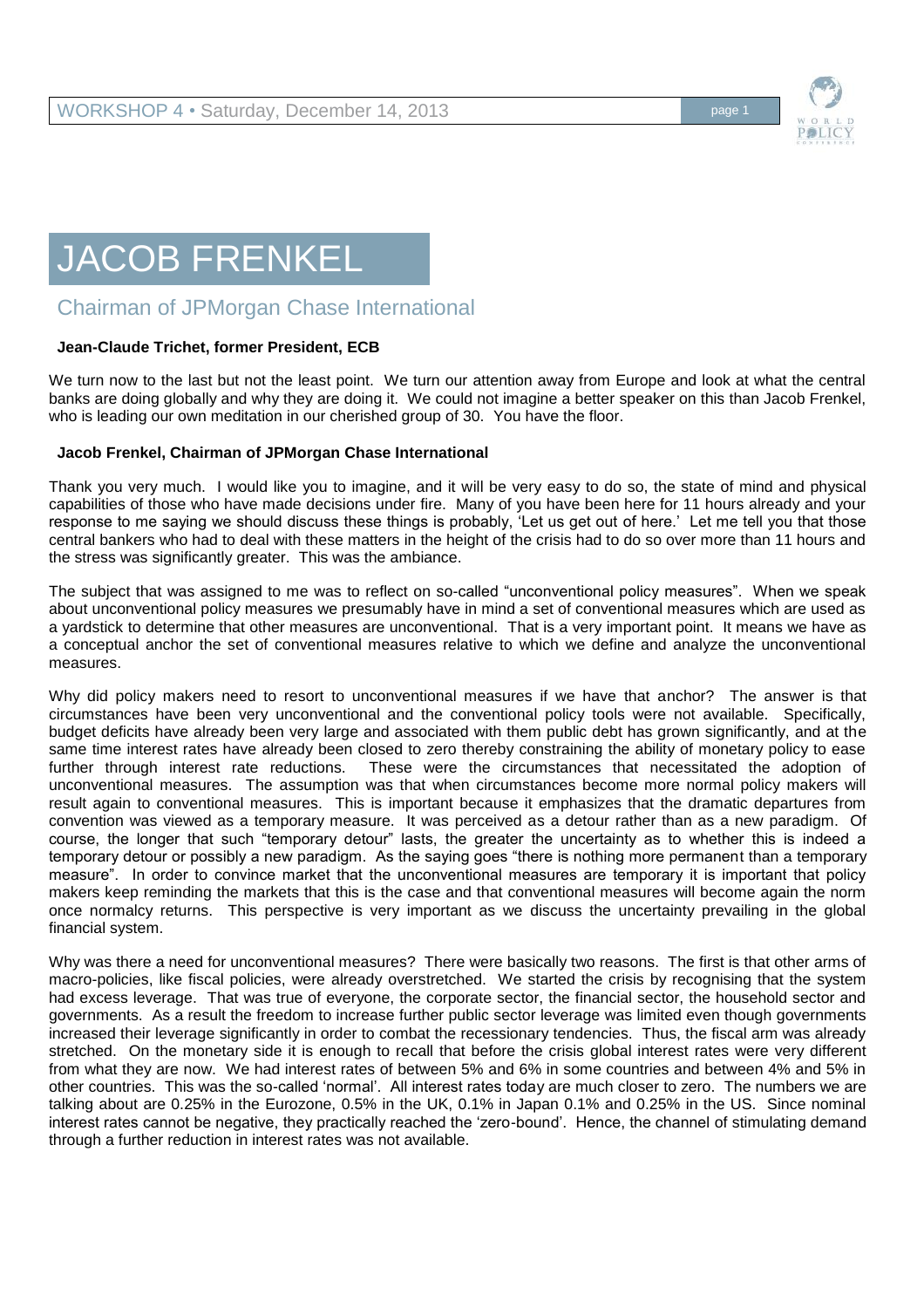

This was the background to the introduction of the unconventional measures for expansionary monetary policy, hence the various QEs, quantitative easing and qualitative easing. The magnitude has been dramatic. If we calibrate the size of the Federal Reserve's balance sheet at 100 in June 2007 then the size of the balance sheet today (December 2013) is 450. That is a dramatic increase which came about through three phases – the first phase, QE2 and QE3 – and most recently QE3 which was very steep.

There is the impression that all central banks have adopted similar expansionary mode. There are however, some nuanced differences among the Central Banks. The European Central Bank (ECB) has also significantly increased the size of its balance sheet, but this expansion has already started to turn around. The ECB's balance sheet has been shrinking for a year or maybe even longer. One of the reasons for this is that the banks that borrowed from the ECB decided to repay some of those loans. If we calibrate the size of the ECB's balance sheet in 2007 to be 100, today the size of the balance sheet is about 190 (compared with 450 for the U.S. Federal Reserve). Japan has also adopted QEs associated with the Abenomics. If we calibrate the balance sheet of the Bank of Japan to be 100 in June 2007, today the size of the balance sheet reached 225.

The Federal Reserve's balance sheet is about 25% of US GDP. The ECB's balance sheet is about 24% of European GDP. The Bank of Japan's balance sheet is already close to 50% of Japan's GDP. All central banks have therefore been engaged in expansion, albeit to different degrees. When we talk about the liquidity of the world, the size of the balance sheet of the US is now about USD 3.9 trillion. The size of the balance sheet of the ECB is about USD 3.1 trillion and that of Japan is USD 2.1 trillion. Put together the size of the balance sheet of these three Central Banks has now reached almost USD 10 trillion. The magnitude of the expansion has been very significant and without precedent.

We focus a lot on the size of the balance sheet, but the drama and the unconventional measures are manifested not only in the size of the balance sheet but also in the composition of the balance sheets. In 2007, before the crisis, 95% of the assets on the Federal Reserve's balance sheet were short-term government Treasury bills. This was the standard of a central bank. These assets are very liquid and are relatively short term. Since the market for short-term Treasury bills is very deep, and since these assets are very liquid, they can be sold rapidly with little drama. The impact of such sale is spread through the entire economic system and is not concentrated in a specific sector. This was the traditional concept of monetary policy: it is an aggregated policy designed to impact on the macro economy rather than have specific sectoral impacts. In this conventional framework sectoral policies were delegated to the tools of fiscal policies. This was the background for the very large proportion of the Fed's assets that were held in Treasury bills in June 2007 (before the crisis). In contrast, as a result of the crisis and the adoption of unconventional policies, the composition of the Federal Reserve's assets has changed dramatically. By June 2010 a snapshot of Federal Reserve's balance sheet shows that about 60% of the assets were mortgage-based securities (MBS). The weight of Treasury bills was reduced to about one-third of the balance sheet.

The Federal Reserve has purchased these securities, some of which were toxic, in order to provide liquidity to the banking system that were holding them. A distinction therefore emerged between two concepts: the price of credit, namely the interest rates, which were already pushed to zero, and the availability of credit. Those are two different concepts. The essence of the QEs was to provide liquidity to the banking system. By now (December 2013) the composition of the Federal Reserve assets exhibits a slight return to normalcy – the weight of Treasury bills has risen to about 50% of the balance sheet and the weight of mortgage-based securities fell to about 40% of the balance sheet. As stated before, the size of the balance sheet however has continued to increase. Thus, there is still a long way before normalcy is restored.

When you look at the composition of the assets of the ECB there is also drama. In 2007 close to 70% of the balance sheet was comprised of short-term refinance bills of short duration (less than one month). In response to the crisis the ECB has increased significantly the duration of its assets. Long-term Refinancing Operations (LTRO) rose to more than 95% of the ECB's balance sheet. In other words, each central bank has changed the size and composition of its balance sheet. This is the most important manifestation of the unconventional measures. In addition to these unconventional measures, the ECB has also lowered the collateral standards necessary to lend, and thereby altered the risk profile of its assets.